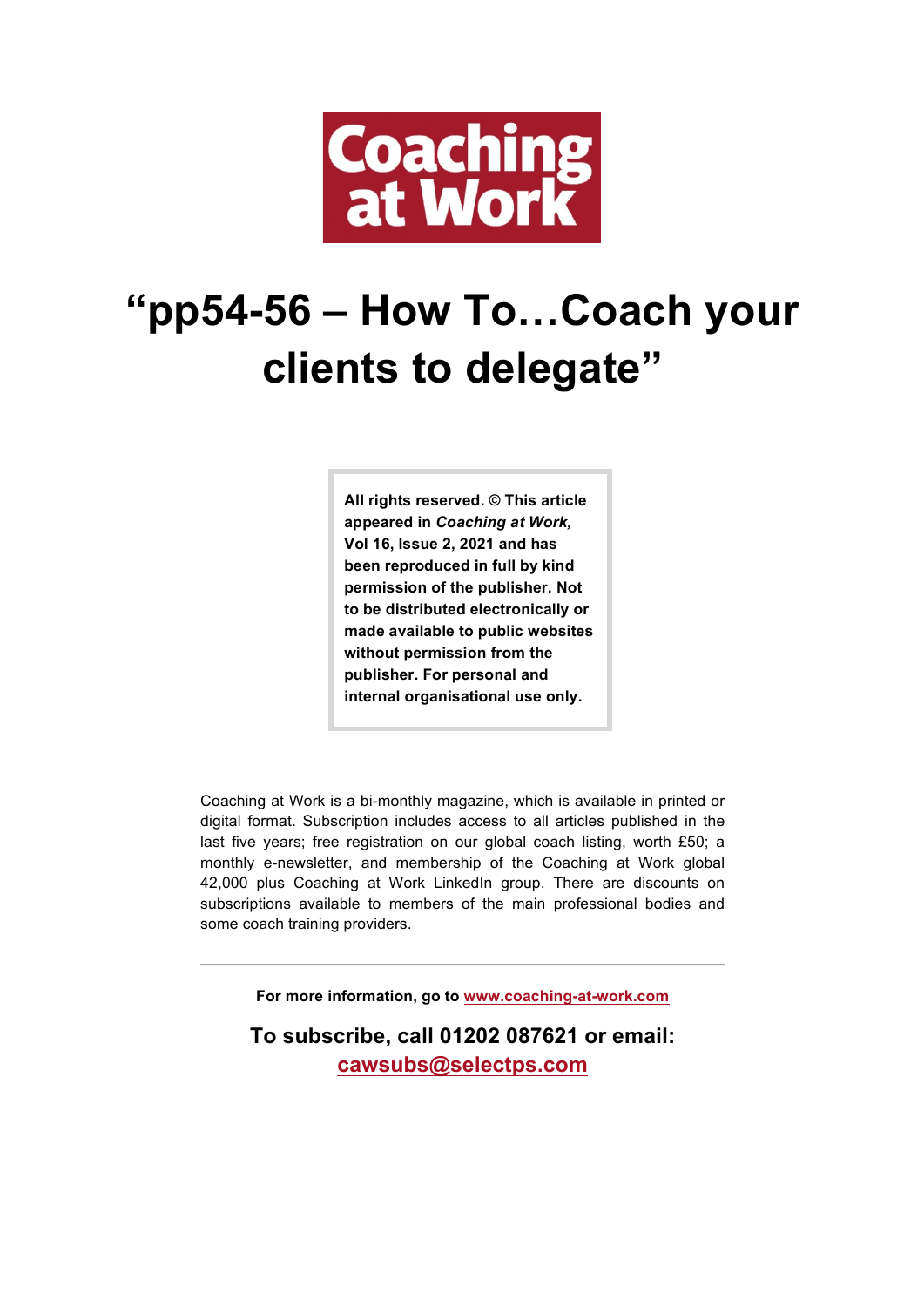## **HOW TO...**

# Coach your clients to delegate

Leaders are often promoted to management because they are good at getting things done. But once there, they must learn to delegate that responsibility

#### By Catherine Stothart

**O**<br> **I** coach is how to become<br>
more comfortable with delegating. **issues that arise for leaders I coach is how to become** 

Typically, they're promoted because they're good at getting things done and they achieve results. But often the results are achieved by working long hours and doing a lot themselves. As they become more senior, this isn't sustainable – they need to develop different skills to succeed at higher levels, including delegating effectively.

This article outlines some of the approaches I take when I coach leaders to delegate. They may lack skills – not quite knowing how to ask someone to take responsibility, or not being able to flex depending on the person's situation – but skills can be taught and developed through practice. More often, what stops them delegating is either their beliefs about leadership or their fear of trusting others.

So how do I help the client uncover their underlying beliefs and fears and change their behaviour?

#### **Make it work**

As with any change, there are three prerequisites (*Beckhard & Harris, 1987*). For the client to be motivated to change, they must:

- $\bullet$  feel dissatisfied with the current situation
- $\bullet$  have a vision of how it could be better
- $\bullet$  identify some actionable first steps

The Rapid Impact Coaching (*Landsberg, 2003*) technique enables the client to make these psychological shifts. *Figure 1* illustrates the steps the coach works through with the client. It's important to do them in the numbered order.

The method starts on the left with the client outlining the issue that is causing dissatisfaction. You then move to step 2 on the right with your client and help them express their vision of what they would like it to be. This movement to the right picks up the technique from Neuro-Linguistic Programming of putting the past on the left and the desired future on the right – as most people in Western culture seem to think of it in this way (*McDermott & O'Connor, 1996*). **y Catherine Stothart**<br> **Source from the most common distribution** in the Rapid Impact Coaching<br>
issues that arise for leaders<br>
from the most common dietric make these personeological<br>
ore comfortable with delegating. shi

In step 3, you come back to the middle to explore the barriers that are stopping the client moving towards their vision. It's important to articulate these fully before moving on to step 4, brainstorming options, and finally to Step 5, deciding on actions.

I usually stand at a flipchart alongside the client as we work through the stages, but during lockdown I've successfully used this technique remotely, using a virtual whiteboard.

As with any coaching technique, the biggest insights come from asking powerful questions at each stage. What follows is an example of the questions I ask at each stage of a client who says they find it difficult to delegate.

"Leaders may lack skills – not quite owing how to ask someone to take responsibility, or not being able to on the person's situation"

### **STAGE 1:**

What is the issue?

I ask the client to describe the problem and this is where they articulate, often for the first time, their dissatisfaction with the current situation.

- Prompts might include:
- l *How do you know this is a problem?*
- l*What impact does it have on you?*
- l*What impact does it have on others?*
- l*What are the consequences of not*
- *delegating?*

#### **Fatal flaw**

*Assuming you and the client both know what the problem is and rushing on to the next stage.*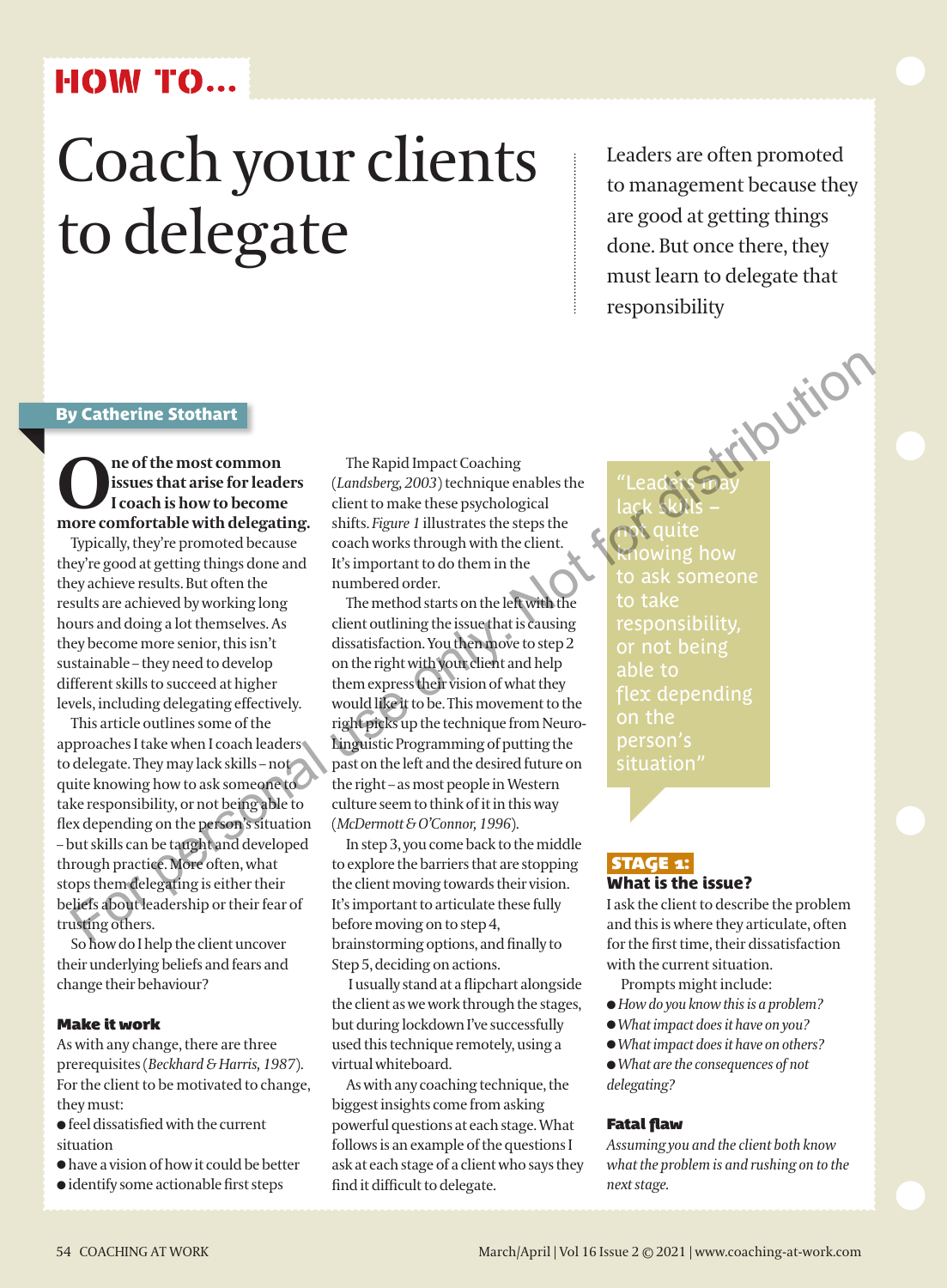

#### Figure 1: Coaching to delegate in 5 steps

It's really important for the client to feel their own dissatisfaction with the situation, rather than merely thinking that they "should" delegate, so stay with this until you can see they are experiencing the dissatisfaction.

#### **Stage 2:**

#### What do you want?

This stage is about creating a vision of what it could be like and making the vision tangible.

Questions might include:

- l *What do you want to be different?*
- l *What would that feel like?*
- l *If you were able to delegate, what would that give you?*
- l *How would you know you*
- *were delegating effectively?*
- l *What would you or others be doing, saying, thinking, feeling?*

#### **Fatal flaw**

*Taking the first thing your client says as their final answer.* 

Yes, write it down, but continue to ask

questions to enable them to articulate their vision of how much better it could be. This enables them to surface their deeper desired outcomes.

#### **Stage 3:**

#### What are the barriers to getting what you want – in you, in others, in the organisation?

I take these sub-headings one at a time and the first one – what are the barriers in you – is the one that usually generates some real 'aha' moments and exposes some of their underlying beliefs.

Typically, the client says things such as:

l *It's quicker to do it myself*

l *I'm the boss, so I should be able to do it all*

l *They are all busy; it's not fair to give them more tasks*

l *I'm more competent to do it than they are*

- l *I need to be seen to be leading this project*
- l *I can't trust them to get it done on time and to the right standard*

#### **Fatal flaw**

*Letting the client get away with self-justification.*

The client often wants to explain 'why' it's OK to do what they do, but this selfjustification undermines their willingness to change, so the coach may need to steer the client away from explaining and focus on simply describing what they think and feel.

#### **Make it work**

An effective way to challenge these beliefs is to ask the client about each one: l *How does this belief help you?*

l *How does this belief hinder you?*

They usually realise that many of these beliefs are not only self-defeating but also unhelpful to their colleagues.

For some clients, I suspect the reluctance to delegate is their fear of loss of status (*Rock, 2008*) – as if delegating is a sign of weakness. It can be difficult for this to surface to their conscious awareness, so sometimes I ask them questions about their role as a leader and this can lead them to recognise how they can gain status in other ways e.g. by having a reputation for developing their team.

Barriers that they identify in others and in the organisation often include: l *They think they already have too much to do*

l *My boss expects me to do it, not for me to dump it on someone else*

l *I'm expected to know everything that's going on*

Here the skill of the coach lies in asking questions about how realistic these beliefs are and what would happen if the client didn't tacitly go along with them. Questions might include:

l *How can you help them manage their time or priorities better?*

l *What's the impact on your team*   $\bullet$